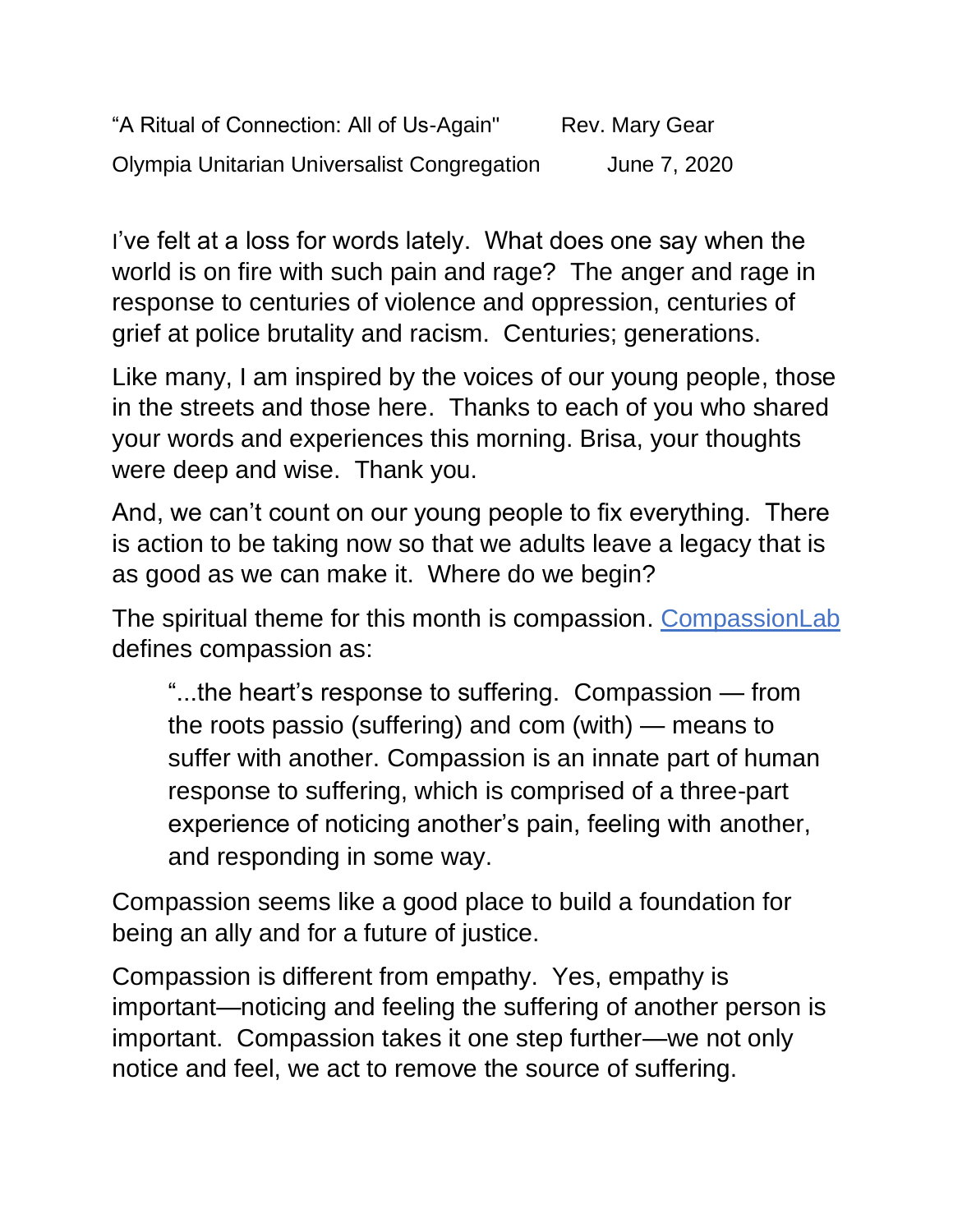The steps are important, too. The first step is to notice. The action is to become aware, to turn our attention to the suffering of others. We can't turn away; we are called to turn toward.

The next step is feeling with another. This isn't feeling our pain, although there is that. In order to feel the pain of another, we have to be in relationship with the other and listen deeply to their experience of suffering. It may be very different from ours. The action is to build relationships and actively listen to the experiences and feelings of others.

Then, with our focused attention on relationship with deep listening, we take action to alleviate the cause of suffering. Compassion is a process of ever-deepening engagement and connection powered by love.

The thing is compassion hurts. It requires that we be able to face the suffering of others. It also requires that we be able to feel and face our own suffering, including the pain of seeing others suffer. And, that requires that we be spiritually grounded and connected. As Ashley Horan said in our opening reading: "...pause. Take a deep breath, say a prayer, sing a song, light your chalice, feel the force of gravity pulling us all toward the same center—whatever helps you feel more rooted and less alone."

It is spiritual practice and spiritual community that helps us prepare for the work of compassion, which is work for justice.

And so, today I invite us, who are gathered in spiritual community, to practice together so that we may be rooted and ready to do what the world calls us to do.

Will you join me as we say some words together, pray together, hold silence together and sing together.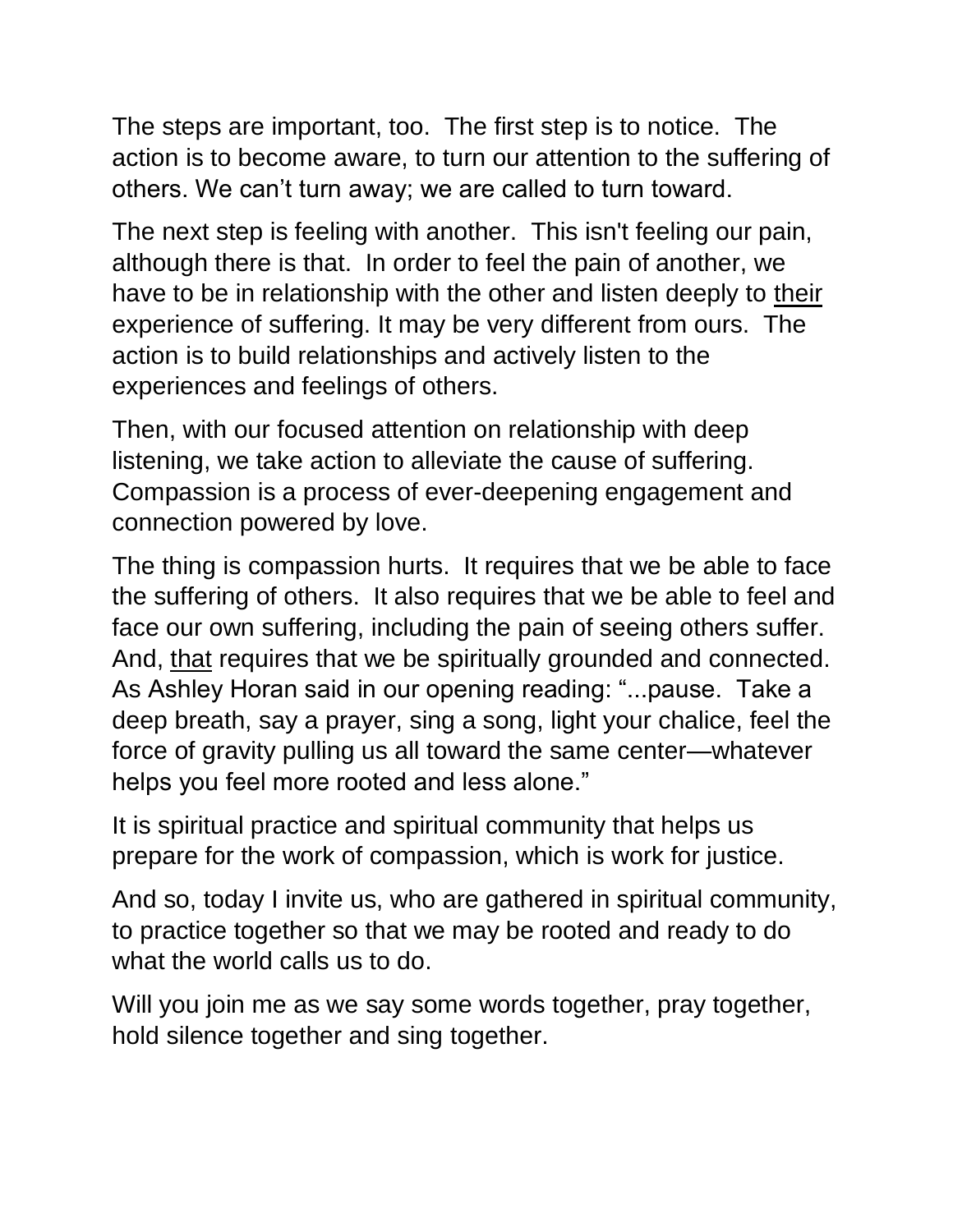We begin with a litany, which means that you have a part. Your part is in the chat and is this:

I am with you in this. Let's say this together: I am with you in this.

This litany is offer by Peter Lund:

To the refugee family seeking a safe place

For their children's dreams, say:

*I am with you in this.*

To the trans teenager longing for a world

That accepts them for who they are, say:

*I am with you in this.*

To the black parents wondering when

Will the lives of their children truly matter, say:

*I am with you in this.*

To the lonely, the frightened, the dispossessed, say:

*I am with you in this.*

To the bullied, the battered, the broken down, say:

*I am with you in this.*

To the hungry and the homeless,

To the silenced and the shamed,

To the weary and the worried, say:

*I am with you in this.*

To all those for whom your

Disheveled heart is aching, say: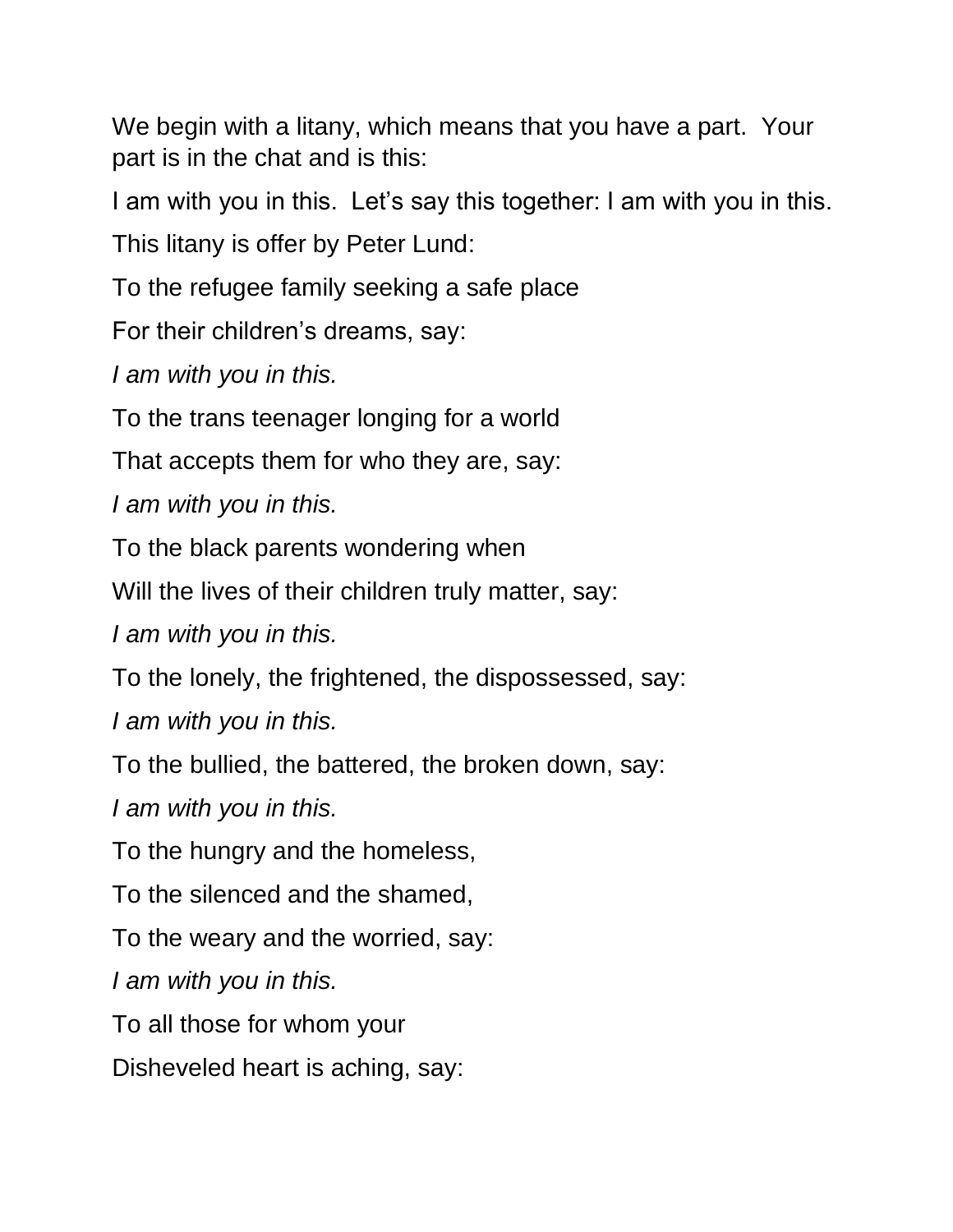*I am with you in this.*

We lit our chalices with words and gestures. I invite you to say those words and do those gestures together again. This time, I invite you to imagine the "you" and the "we" as big as you can, as wide and as deep as you can imagine so that it may encompass the infinite web of life and love, of which we are a part.

Let's take a deep breath together--in and out.

Please repeat after me:

I am here. (hands on heart)

You are here. (hands out front)

We are here together. (hands encircled)

May that be so.

Please join me in the spirit of prayer. (Inspired by Lindsay Bates)

Receive, O Mystery, the words of our hearts.

If prayer worked like magic—if I knew the words that would guarantee prayer's power—I know what I would pray:

Let life be always kind to all children.

Let sorrow not touch them.

Let them be free from fear.

Let them never suffer injustice,

nor the persecutions of the righteous.

Let them not know the pain of failure –